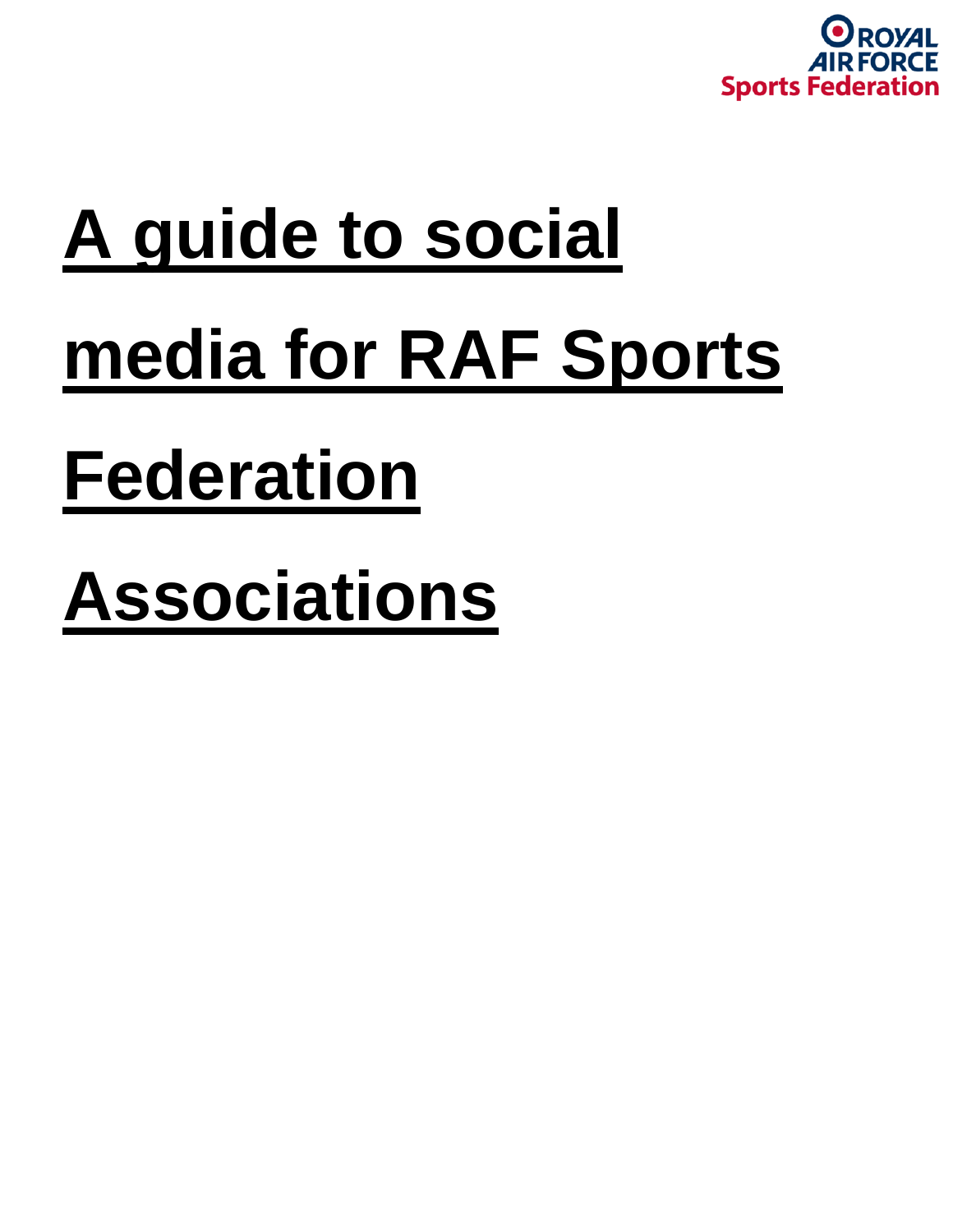

*Social media is a great way to raise awareness about your Association. Best of all, it's free!*

*Using a combination of traditional communications principles, and basic technical know-how, you can begin to build an online awareness of your Association, as well as connect with new and existing supporters.*

#### **Which social media channels are worth pursuing?**

Whilst there are thousands and thousands of social media platforms in existence, we recommend focusing on three of the most popular and widely-used channels: *[Twitter](https://twitter.com/)*, *[Facebook](https://www.facebook.com/)* and *[Instagram](https://www.instagram.com/)*.

So what do these channels do, and how do they differ from each other?

# **Twitter**

A platform that allows users to read short and snappy updates ('Tweets') from individuals or organisations they are interested in (following), as well as post their own updates to individuals or organisations who follow them. Updates, which can be text, photos or videos, are collated into a 'newsfeed' and can be quickly shared ('retweeted'). As Twitter is a largely public platform, in most cases anyone can read anyone's Tweets regardless of whether they follow that person or organisation. See more on page X.

# **Facebook**

Typically used by individuals to keep in touch with friends. However, organisations can also create a 'fan page' which serves as a mini website for the organisation. This allows fans/followers of the page to follow updates from that organisation. Like Twitter, Facebook updates are collated in a 'newsfeed' and fans/followers can share/'like' or comment on posts easily. Facebook also offers a number of inbuilt functions that can be useful to an organisation, such as the ability to create events, polls and livestreaming. See more on page X.

#### **Instagram**

Instagram is a photosharing platform. Whilst it works in a similar way to Twitter and Facebook (profile, newsfeed etc), the idea of Instagram is to communicate primarily through images. Like the other channels, new posts are collated into a newsfeed, and users can share/ 'favourite' posts, they like. Instagram also allows users to add 'nostalgic' filters than can turn an average photo into an impressive photo. This platform tends to be used by a younger audience. See more on page X.

By creating a profile on each of these platforms you have immediately given your association a presence on social media, thereby creating new opportunities to engage with your existing, and potential supporters.

In the next section, we talk about the practicalities of creating your profiles and how to use them once you're up and running.

*Nb. If you think you will only have time to update on one or two of these channels, we would recommend starting with Twitter and/or Facebook, for reasons we explain further in this document.*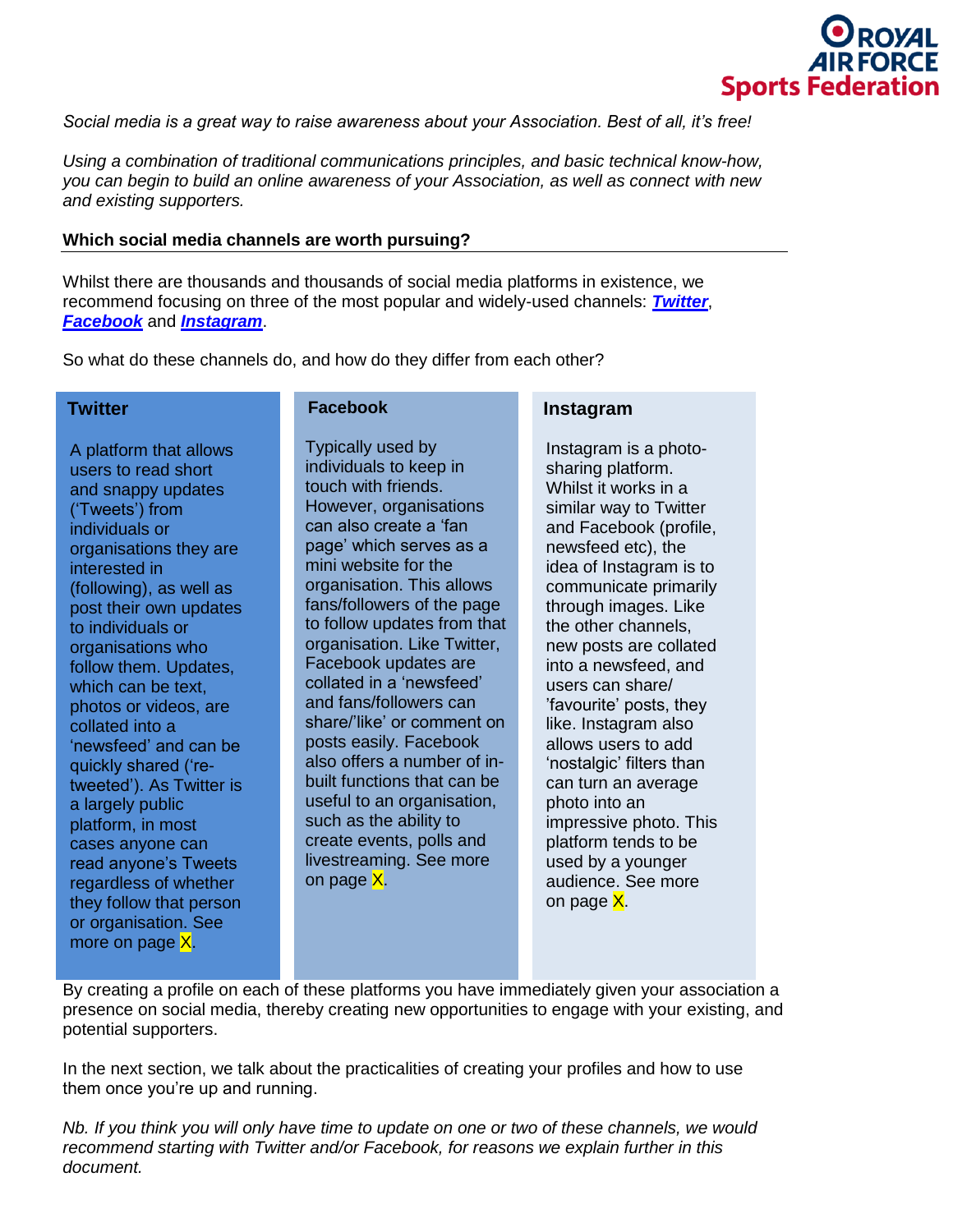

# **Getting started**

#### Step 1: Create profile(s)

The first thing you need to do is to create your association's profile on your chosen platforms. This will involve opening an account in your association's name on each channel uploading a profile photo, and adding some basic information about your association.

*TIP: When creating a profile page on Facebook it is particularly important to give thought to the name you give to the page because unlike other channels, you can only change it twice overall, should you need to. Example: If you create a Facebook page called Competitive Angling Association (RAF) and then decide to change it to RAF Competitive Angling Association, and then decide to change it again, you wouldn't be able to do so a third time, so try to get it right the first time.*

#### Step 2: Build an audience

The next step is to start thinking about what you want to say, and how you're going to build your 'followers' (audience). Without followers, no one will see your updates so it is important to be pro-active at this stage. Here are some practical ways that you can do this:

**1. Send an email to your contact database** announcing that your association now has a presence on Twitter/Facebook/Instagram (whichever channels you decide to use). Ask your contacts to 'follow' the association to keep up-to-date with latest news. Be sure to add hyperlinks within your newsletter so your contacts can click through to your new social media profiles; the idea is to make it as simple as possible for your contacts to start following you.

**2. Include an announcement about your new profile(s) in any newsletters** you may send to your contacts – again, remember to add hyperlinks.

**3. Share your new association social media profiles from your own (personal) social media profiles**, and ask members/friends/family to do the same.

# **4. Add links to your social media profiles to your association email signatures.**

**5. Follow/like relevant individuals and organisations from your association's account**, for example, the RAF Sailing Association could follow the Twitter profiles of the British Sailing Team or the Royal Navy's Sailing Association, or a prominent individual in sailing (eg Olympians). When you start to follow other accounts, many will follow you back, thereby increasing your followers/audience, so be bold and push hard on following as many relevant/influential accounts as possible. Note: Following new people should be done regularly to keep building your own audience.

Whilst it may take a little time, if you follow these steps you will begin to see your audience grow.

#### Step 3: Feeding the beast

Now that you have created your profiles, and started to build a follower-base, the ultimate goal from here is to a) keep your followers engaged (interested) and b) publish content that your followers will want to 'like', share/re-tweet, thereby increasing the number of people you reach.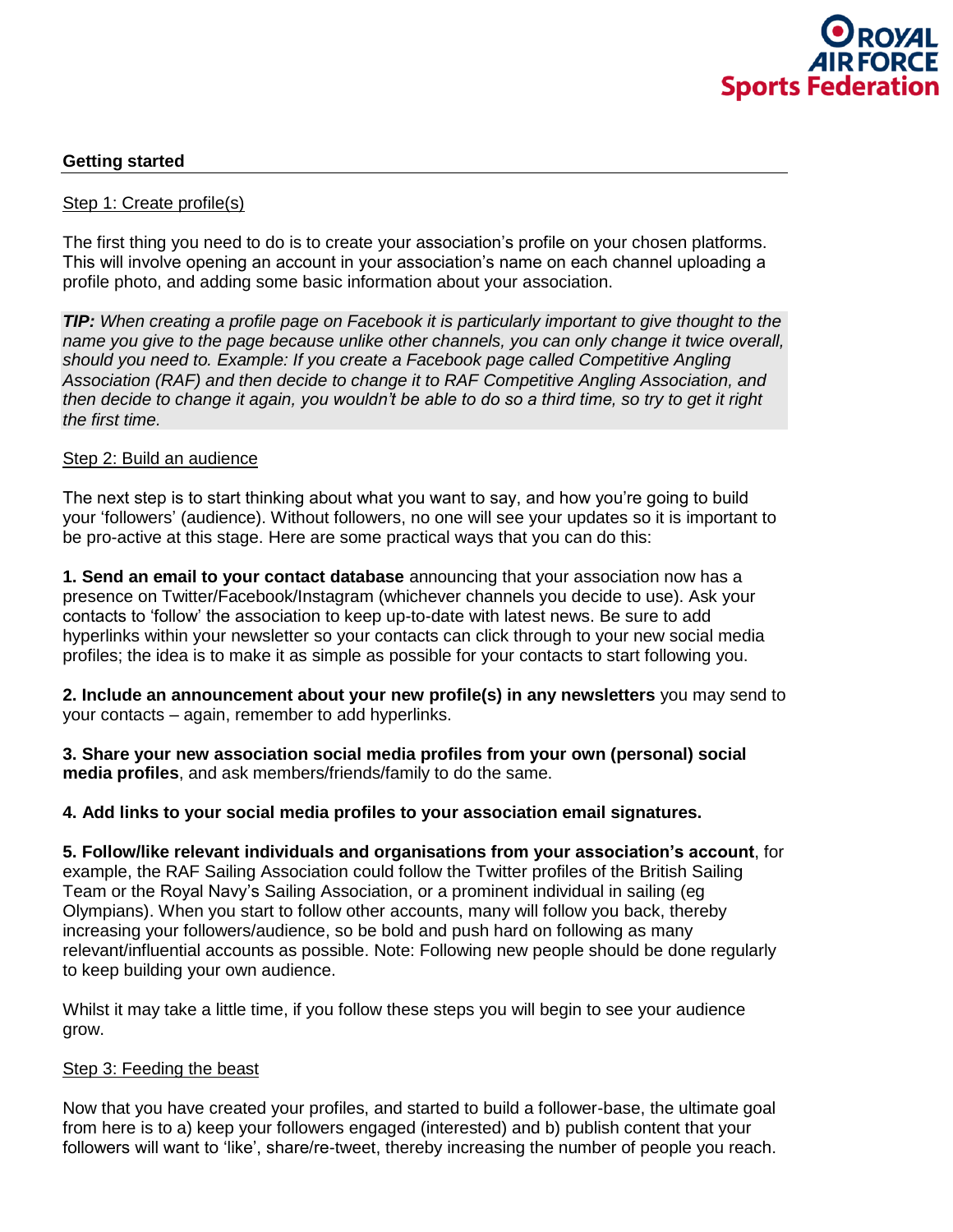

To do this, you need to be posting interesting content, and regularly.

We recommend aiming to post once a day if you can, depending on which channel you are using – different platforms have different purposes. Twitter lends itself to more frequent updates due to the volume of tweets being published all the time – ie, you can afford to post more often if you have the time and content to do so. However, Facebook users may not appreciate seeing too many updates so we recommend posting less frequently, but still regularly\*.

*\* It can be helpful to have 1-2 people in charge of managing your association's social media accounts to help 'share the load' of regular posting. You can do this by sharing the login details (Twitter, Instagram) or adding another person as an 'admin' (Facebook). However, it is not recommended that you have too many people with access to the accounts as this can create an inconsistent tone of voice, cross-posting/duplication, or possible security issues. It would be better to ask members to email updates or ideas for content to the nominated social media representatives.* 

#### **What types of content should you share?**

First and foremost, you need to *keep it interesting*! The art to effective use of social media effectively is to post things that keep your audience engaged with your association. This means thinking about your language, tone and also the type of content you share.

#### Language and tone:

Given the informal nature of social media, it is best to post updates that strike an informal yet professional tone. This means keeping your updates upbeat and fun, but 'on-topic', with correct grammar and spelling, hyperlinks that work etc.

You don't need to be a professional wordsmith to write interesting and creative updates, but try to give thought to what might appeal to your followers and make them want to like/share your news.

Remember that social media is about succinct, snappy communication. It is not the place for long blocks of text that take too long to make a point. If you have something lengthy to share, post some text 'teaser' on social media with a hyperlink to an external page (eg your website) where users can read more. This keeps the update short but also supplies a lot of information.

Lastly, people/organisations will follow you because they are interested in your association and what you do. Therefore, it is important to stay 'on message'. Eg, the RAF Sailing Association should focus on posting updates about everything to do with the association, and sailing as a general subject. Followers would find it strange and possibly un-follow the association if it were to stray from its core subject, eg other sports, politics etc.

#### Content formats:

Think about what types of content you have access to – or could create - to share on your profile to keep it interesting. For example, a simple text-based update about your association is fine, but if you add a photo or video that is relevant to your association, followers are more likely to notice it and like/share your content. This is because photos and videos are visuallyengaging. (Read more about posting text vs images [here\)](https://snapretail.com/snapretail-blog/text-vs-images-wins-social/).

#### Ideas for content subjects: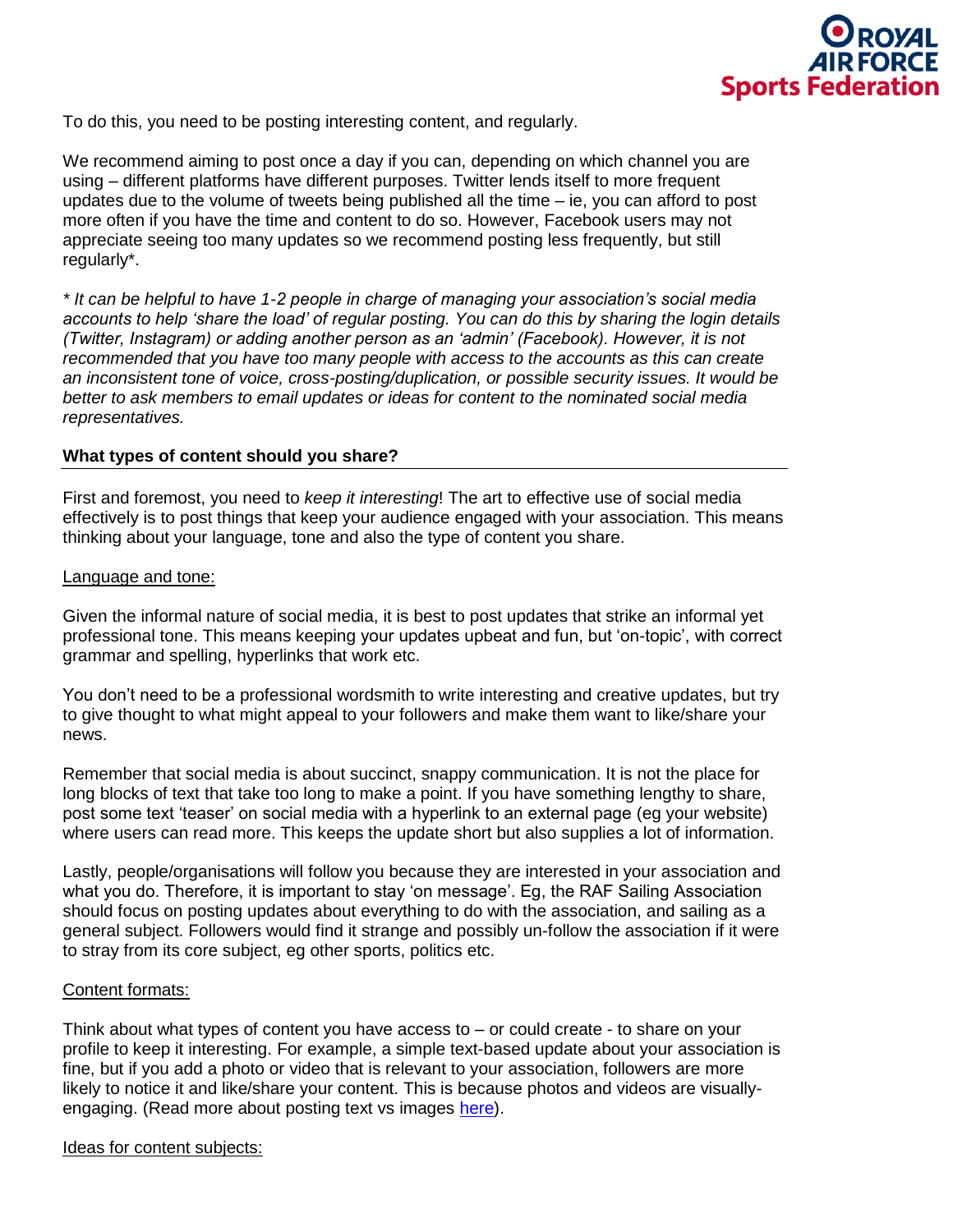

You can use your page to tell followers about association news, upcoming events/activities, debriefs on past events/activities, including sharing videos/photos from the past events/activities, post a link to the sign up page for your newsletter (if applicable), share media articles on sector news, create a poll and invite your users to take part (a great way to interact with your followers). Do you have an association blog? If so, share your blog pieces on your social media accounts – again by posting a snappy, intriguing 'teaser' as your update, and then a hyperlink to the longer article.

If you don't have any videos, create some! You don't need a fully-spec'd video camera, expensive microphones and video editing skills to create a short video about your association, or footage from an event, or short interviews with key people. Most smart phones offer a hiquality, built-in video option that lets you carry out minor edits to the footage from the handset.

*Caution: Whilst this DIY approach to creating videos is very easy and offers an alternative way to engage, it's important to get a few basics right, eg footage the right way up, not lop-sided; sound reasonably good – not tinny; not too long (eg more than 2 mins) etc. Otherwise, your attempt to engage your audience may have the opposite effect.*

# **Amplification – reaching new audiences; raising awareness**

Once you've started publishing regular updates to your existing followers, the next goal is to try to get as many re-tweets/shares as possible as this allows you to reach new audiences. This is called 'amplification' or 'increasing reach'. It works like this:



Nb: The above example focuses on what happens when your followers share your updates with their followers, and their followers with theirs – but you can reach even more followers through the effective use of hashtags. See page  $X$  for more about how to use hashtags.

#### **Social media is a two-way conversation!**

Social media is about more than simply posting updates and hoping your followers will share them. It's also about building a relationship with your audience. What does this mean practically?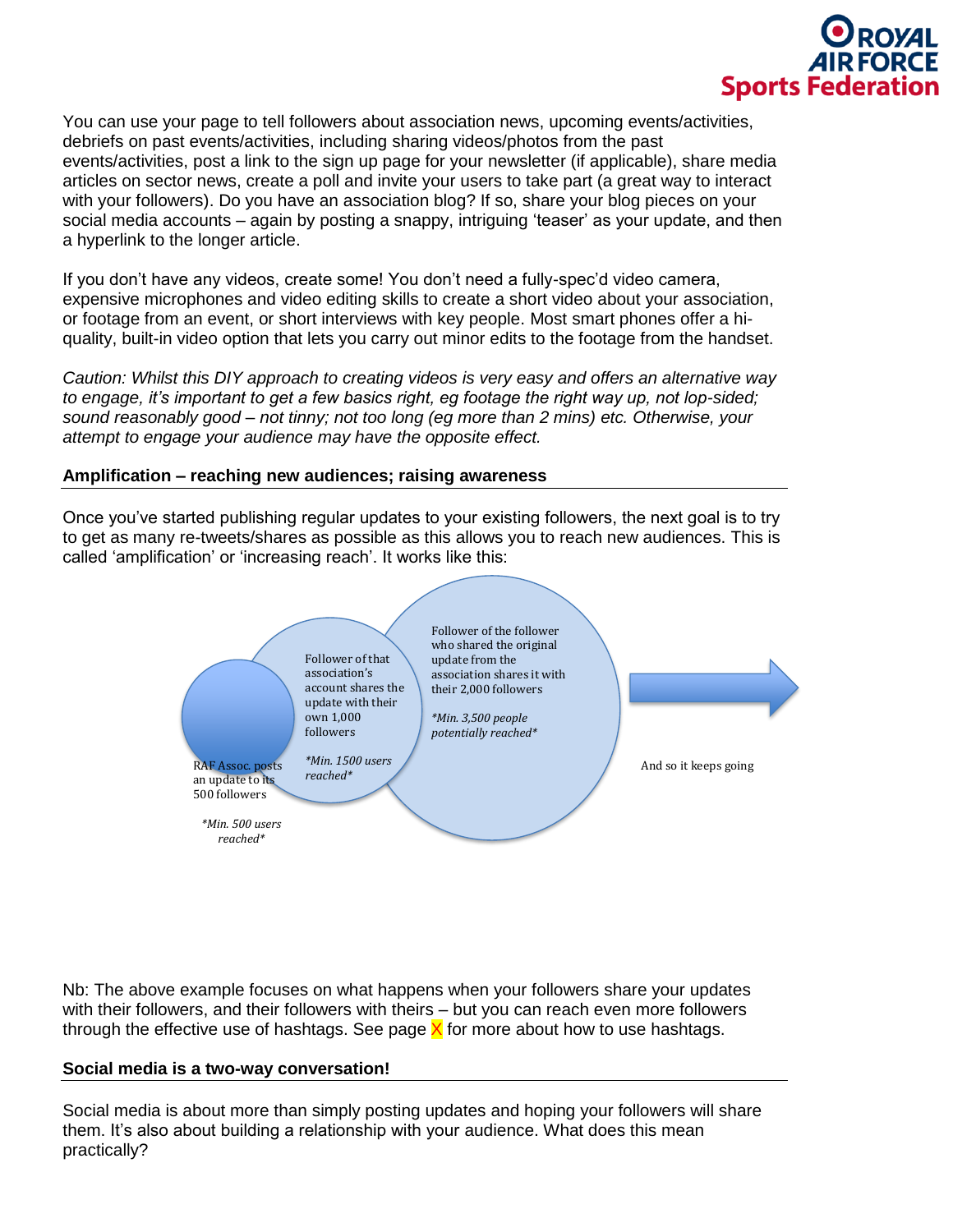

- If someone follows you, follow them back!
- Re-tweet or share\* your follower's content from time to time, especially if they share yours. If their content is not relevant to your audience, you can like or favourite their content instead (this is the digital equivalent of a 'nod' without commenting or publicising their content to your followers);
- Encourage your followers to comment on your updates (asking a question is a good way to do this), and respond to their comments. This creates a conversation, and conversations create relationships.

*\* When sharing third-party content from your association profile(s) it is important to remember that this action can often be interpreted as an endorsement of the content, so do give thought to whether it is really something that you want to share from your association's account. As a general rule, steer clear of anything that may be seen as politically-aligned, sensitive/offensive, or has the potential to cause damage to the RAF brand.*

# **Timing is everything!**

The time of day that you post your updates can make a significant difference between whether they are noticed and shared. For example, if you post an update on Twitter at 2am, the chances are that by morning, when most people wake up and check their social media accounts, your post will have been buried down their newsfeed, superseded by newer tweets from other users.

To have more of a chance of your content being noticed, post at 'peak' social media times, such as:

- 6.30am-9am wake up / commute time; internet browsing by phone typically high
- 12pm-2pm lunch hours desktop and phone browsing typically high
- 5pm-10pm evening commute / wind down internet browsing by phone typically high

*TIP: There are free tools such as HootSuite and TweetDeck that allow you to schedule updates to go out at a specific time, meaning you do not need to make yourself available during peak times to send out your updates.*

#### **Essential social media terms**

A full glossary of social media terms is enclosed on page  $X$  of this document, however, below are a couple of important terms explained in detail:

# 'Hashtags'

A hashtag is a phrase or keyword that is preceded by a hashtag symbol (#), that turns the said phrase or keyword into a searchable link. This means that users can click on that phrase or keyword to find volumes of content about that phrase. Anyone can search for a hashtag, and if you have also used the hashtag, there's a chance that your update will be seen regardless of whether that user follows you or not. This means you can reach more people and potentially attract new followers.

Whilst hashtags are not an essential part of using social media, for the reason mentioned above, they can be very helpful if you are trying to reach new audiences.

Note: Twitter and Instagram are very hashtag orientated. Facebook also has the hashtag function but it is used much less.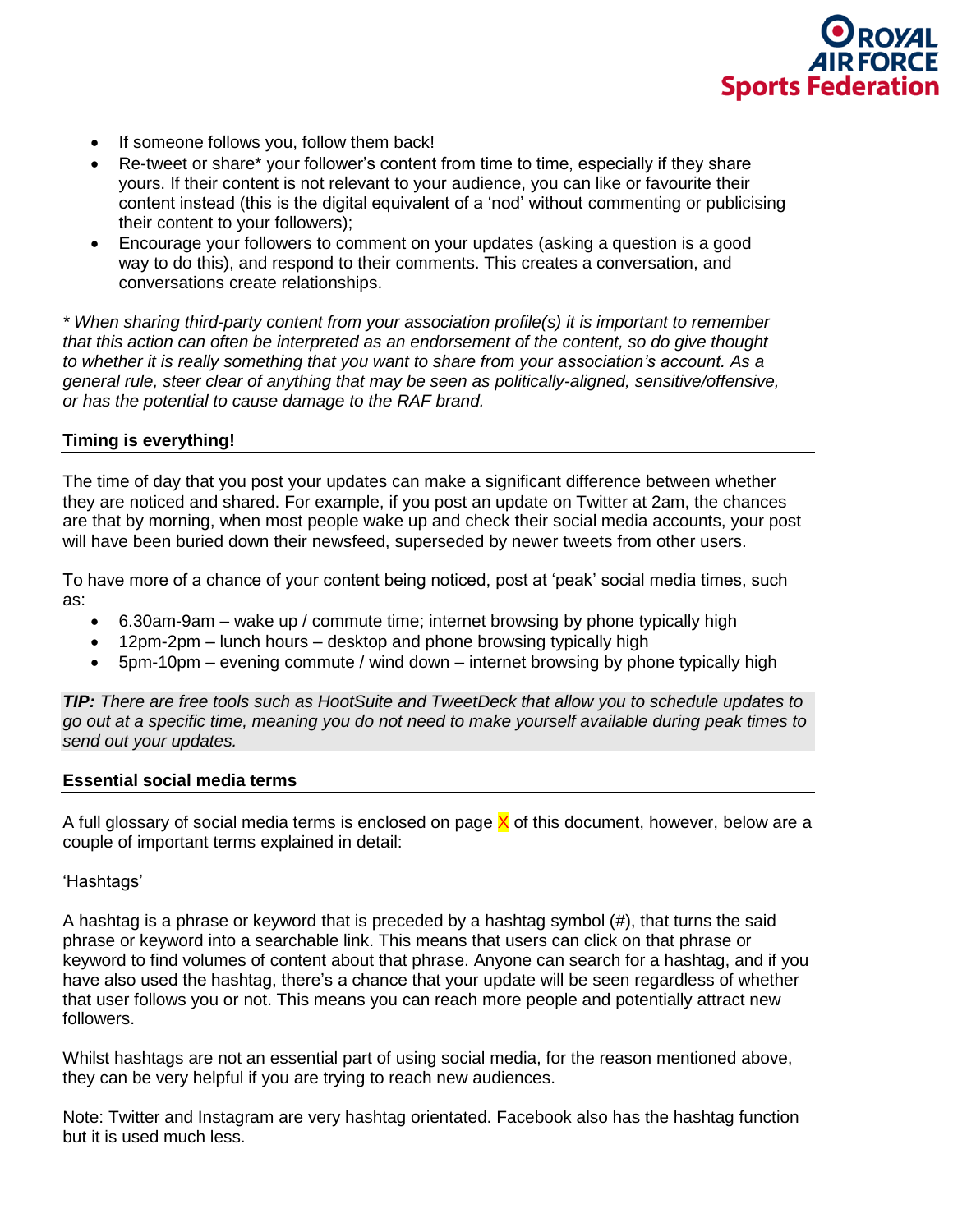

Below is an example of how to use hashtags correctly:

The RAF Sailing Federation wants to announce a race it is hosting across the English Channel. Therefore, it might post an update like this:

"Join us on  $14<sup>th</sup>$  July for our 2019 #sailing race across the #EnglishChannel – find out more here: <insert hyperlink>"

When a user clicks on any of the above hashtags, eg #sailing, they will be taken to all content about #sailing on Twitter, of which there will be a lot. Likewise for #EnglishChannel. [Example of #sailing.](https://twitter.com/search?q=%23sailing&src=typd)

Note that we have only 'hashtagged' the most relevant words, ie words that people might be searching for on Twitter if they are interested in sailing or **sailing** races across the **English Channel**.

Below is an example of an incorrect use of hashtags:

"#Join us on 14<sup>th</sup> #July for our #2019 #sailing #race across the #English #Channel – find out more here: <insert hyperlink>"

If hashtags are used like this, there is no benefit as people are unlikely to be clicking on hashtags such as #join. It simply shows your followers that you do not understand how to use hashtags.

Find out more about hashtags [here.](https://mashable.com/2013/10/08/what-is-hashtag/?europe=true#aMxYUw9VcPqr)

#### 'Handles' and 'Tagging'

When you create your Twitter and Instagram profile pages you will be asked to create a 'handle' or 'username'. This is a name, without spaces, that your organisation will use on that platform, and it will start with an ' $@$ ' sign. Example: The RAF Competitive Angling Association may use that as its 'display name', but its handle might be @RAFAnglingAssoc.

Ideally you should keep your handle as short as possible, because when people use it (explained shortly), a long handle will use up the number of available characters in their update, limiting how much they can write. In fact, Twitter caps its handle length at 15 characters, so try to think of something that is both descriptive and succinct.

Tagging is when you use a person or organisation's name in your update, in an instance where you would like them to know you have mentioned them.

To do this, you would write your update and then use the @ sign, and start typing their handle which will then show options for choosing which account you want to tag. You select the account and then continue typing the rest of your update.

For example, if the RAF Sailing Association wanted to post a supportive update about the RAF Competitive Angling Association on Twitter, and they want RAF Competitive Angling to know they've' done this, they would post something like this:

'Congratulations to @RAFAngling on their latest XYZ event'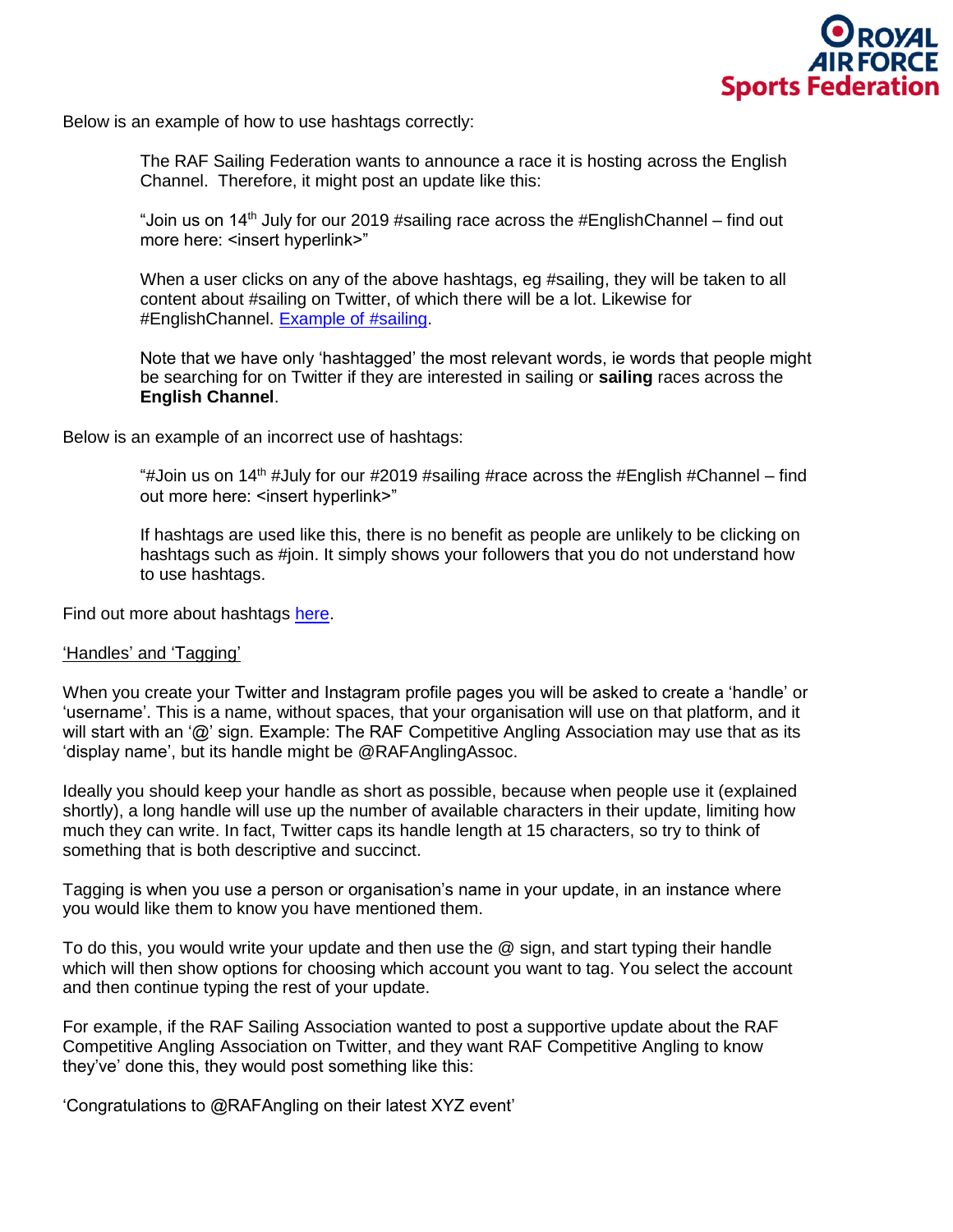

By using the Competitive Angling Association's handle, it would trigger a notification to the RAF Angling Association to say the RAF Sailing Association has 'tagged' them in an update. RAF Angling could then like or reply to the update.

For this to work, the @ must be used and the correct/specific handle (no typos, no spaces) of that person or organisation must also be used.

If you don't know what the user's handle is, try searching for them by name on that platform, or check their website.

*Note: Handles are not relevant on Facebook, however, you can still tag people or organisations by typing the @ symbol and the first few letters of their name. Their name will appear, and you simply click on it to complete the tagging.*

# 'Newsjacking'

Newsjacking is the process of capitalising on the popularity of external activities/events to draw attention to your own organisation. For example, the RAF Sailing Association would be wise to post updates during the America Cup sailing event because the topic of sailing will be very popular on social media at that time. Therefore, the association should most definitely use the hashtag #sailing wherever possible, as many other users will be using and searching for that same term during the America Cup. As a result of the number of users communicating on that subject at the same time, the association will gain more exposure, and therefore potentially more followers and shares.

*Tip: Using the America Cup example, the association could also use the hashtag #AmericaCup but it would need to find a way to specifically relate its update to the America Cup. It is bad social media etiquette to simply 'hijack' popular hashtags without any relevance to that subject. See examples of correct and incorrect newsjacking [here.](http://www.getspokal.com/15-examples-of-the-good-the-bad-and-the-ugly-of-newsjacking/)*

#### 'Analytics'

It is possible to measure your success on each of these three channels by using the in-built analytics systems, within the platform. You can find out things like how many followers you've gained over a certain period, which websites they are coming from, what time of day people are clicking on your posts etc. All of this information can help inform your social media approach, eg what's working and what's not, so you can focus on the things that are going well. However, it is easy to get caught up with trying to understand analytics. The first step is to familiarise yourself with using the platforms, and then experiment!

# **Social media platform deep dive: pros and cons**

#### **Twitter**

Pros:

- Allows you to post snappy updates from your association;
- Public anyone can see your updates, thereby increasing the number of people you will potentially reach;
- You can reach a huge audience (not just your followers) through the correct use of hashtags (keywords);
- Platform supports the use of photos and videos, offering a visual element.

Cons: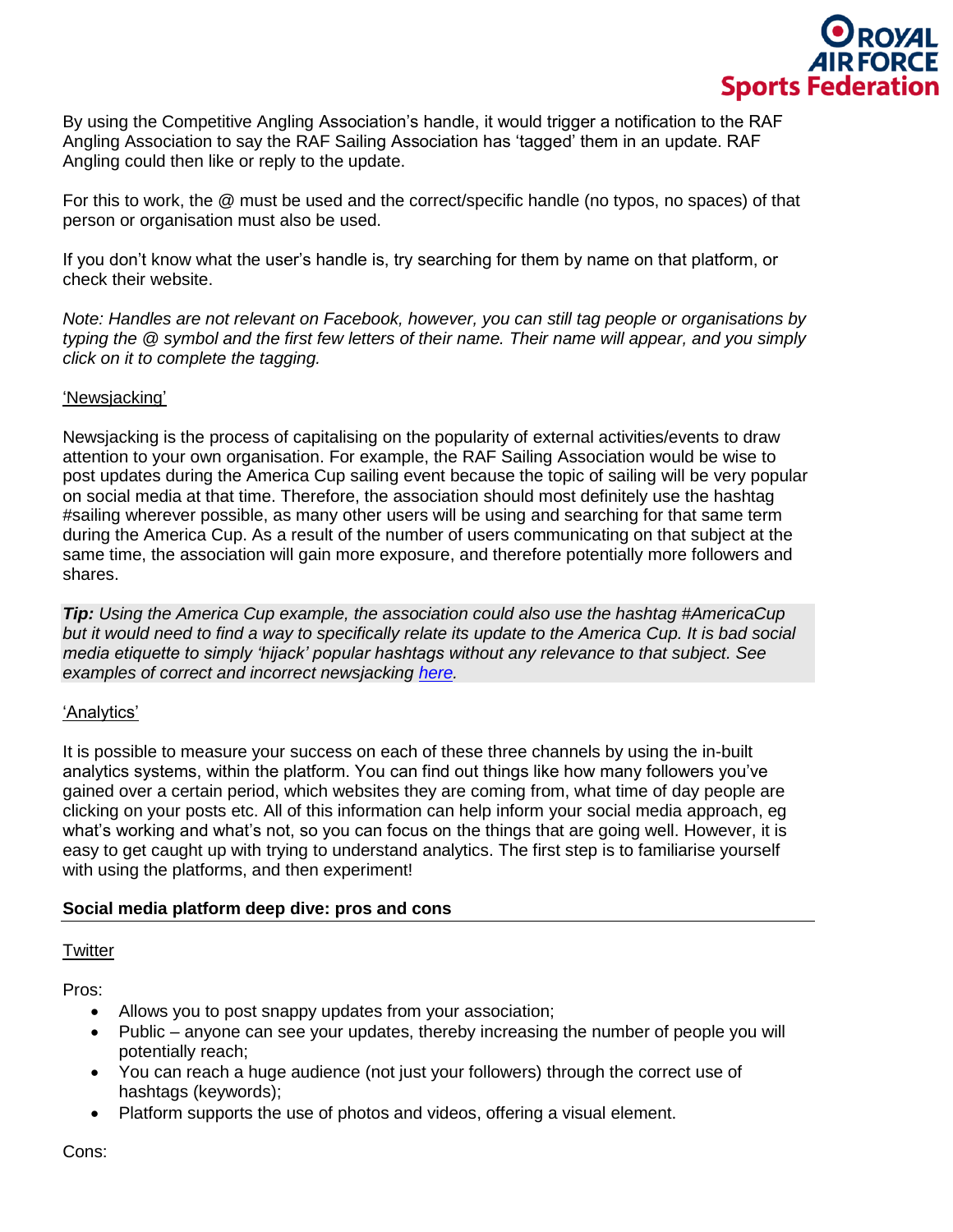

- Limited number of words per update (280 characters\* per update, including spaces), however, this also promotes succinct updates;
- Moves fast with 500 million Tweets per day, you need to post more regularly than Facebook and Instagram to have a higher chance of your updates being noticed.

*\* Note: If including a hyperlink in your update, Twitter will automatically shrink it to 23 characters (much less than the average hyperlink), allowing you more space for your update. We recommend adding the hyperlink to your update before writing the update, so you know how many characters you have to play with.*

Learn more about Twitter [here.](https://www.lifewire.com/what-exactly-is-twitter-2483331)

# Facebook

Pros:

- No limit on the number of words per update, although, we recommend keeping updates to 3-4 sentences, and adding a hyperlink to an external website if you'd like the follower to read more
- Has some very useful features that the other two platforms don't, such as:
	- $\circ$  Ability to create photo albums (eq for a specific event) rather than posting one photo per update, as required for Twitter;
	- o Create polls (voting on topics as defined by you); good for audience engagement;
	- $\circ$  Create a page for physical event or activities you may host, where you want followers to RSVP;
	- $\circ$  Livestream events for example, if an association was hosting a sporting event it the manager of the Facebook page could film and transmit that event via the page in real time.
- Profile (page) allows you to post much more information about your association in general than Twitter or Instagram. Some organisations use their Facebook profile as their 'website' because it is so flexible and comprehensive in terms of what information can be included.

Cons:

- Most Facebook users use the platform to follow updates from family and friends rather than organisations they are interested in. For this reason, it can be harder to gain followers on Facebook but with the right approach, is worth pursuing.
- Facebook supports the use of hashtags but the number of people using them is much, much less than Twitter and Instagram, thereby limiting your potential to reach *new* audiences.

Learn more about Facebook [here.](https://www.lifewire.com/what-is-facebook-3486391)

# Instagram

Pros:

- Very popular, great way to 'showcase' your association through images/photos instead of text updates;
- Like Twitter, supports hashtags and tagging, meaning you can reach an audience beyond your followers;
- Instagram allows users to add a text commentary to photos (up to 2,200 characters). Therefore, whilst the platform is predominantly designed as a photo-sharing channel, you still have the option to provide additional, text-based information.

Cons: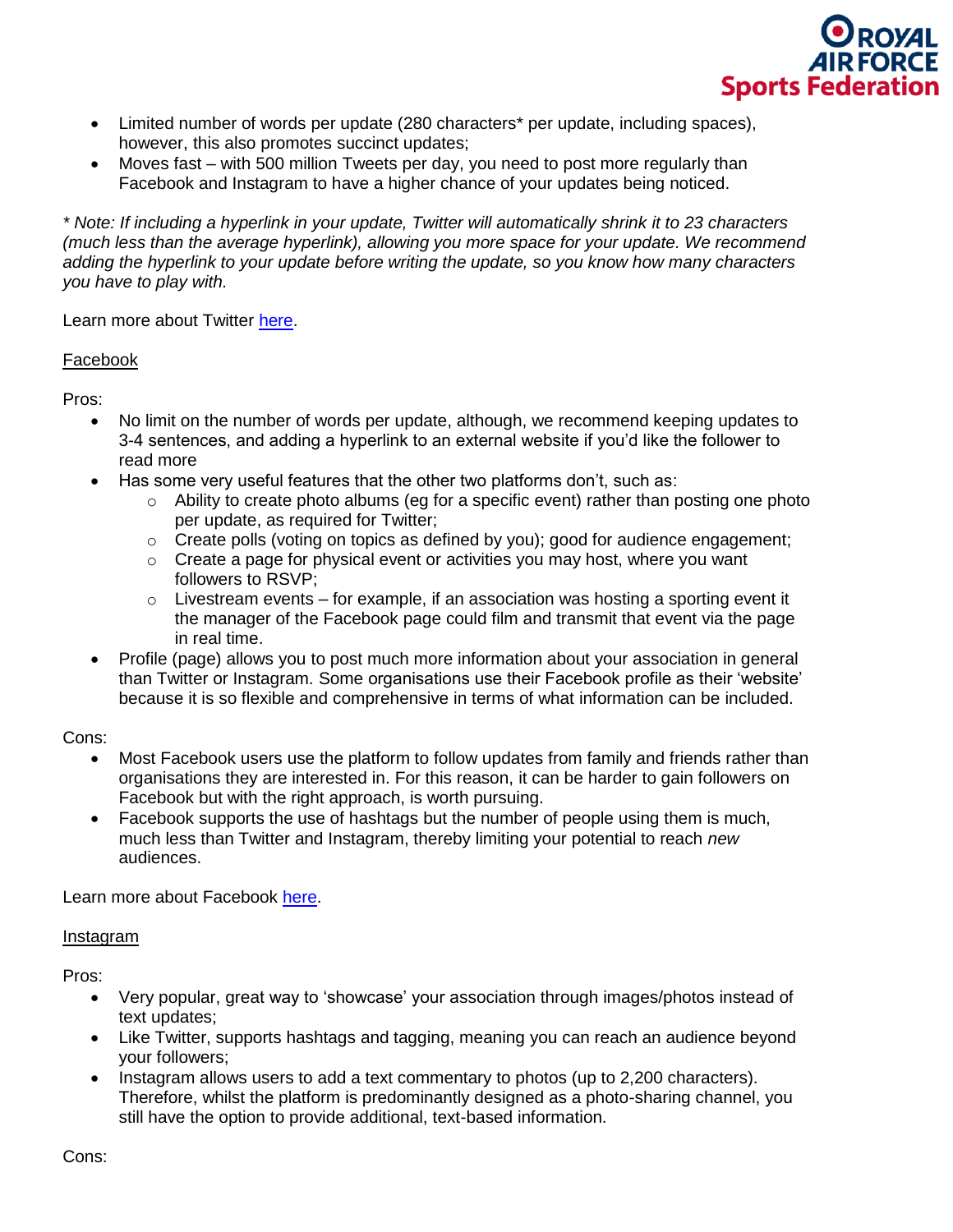

- Relies on a regular supply of images as you cannot post on Instagram without an image to attach; if you don't have enough regular content it may be worth focusing on Facebook and Twitter until you have a more regular flow of content for Instagram;
- May take more time to gain followers due to facts such as a) it is generally used by younger audience so immediately narrows the number of users reached and b) does not have the same kind of 'share' function that Twitter and Facebook do, thereby limiting the ability to reach new audiences.

Learn more about Instagram [here.](https://www.lifewire.com/what-is-instagram-3486316)

# **Key dos and don't to remember for general use of social media**

**Do**

- Post regular updates recommend 4-6 times a week, or a few times a day on Twitter if you have enough interesting content to share;
- Keep it interesting! Think about your tone and type of content text, video, photo etc.
- Engage with your audience by inviting two-way communication, eg asking a question or sharing a poll, and responding to comments and messages;
- Support relevant stakeholders and fellow associations by following them, and liking/sharing their content where appropriate;
- Learn from others organisations who are doing it well, eg. If an organisation you follow is gaining followers, getting re-tweets etc, look at why. Are they experimenting with different types of content? Do they post engaging updates that make you want to click/share?;
- Include links to your social channels on your website, email signatures etc;
- Check you are signed into the right account before posting (eg personal Twitter account versus Association Twitter account)

# **Don't**

- Bombard your followers with updates or your followers could get annoyed and may un-follow you; don't repeat content over and over again – instead, be creative about ways to create new content;
- Overuse hashtags only use them where appropriate/useful to do so
- Forget that in this day and age, everything is public. Even if you have privacy settings on your accounts (eg limiting who can see your profile), or you delete something you wish you hadn't posted, people can take screenshots and re-publish. Social media is forever so use it smartly.
- Forget that social media and alcohol don't mix!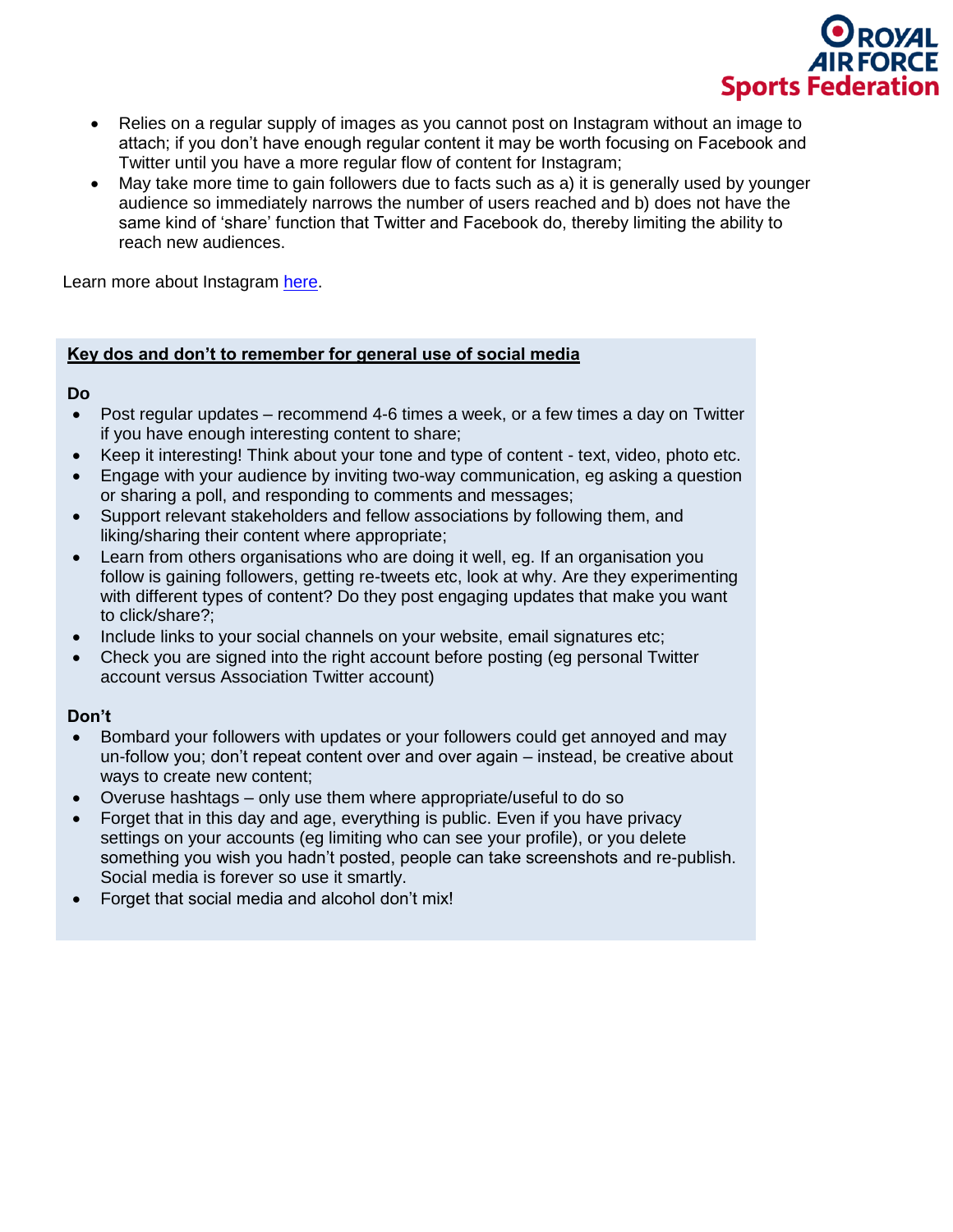

*Glossary of common social media terms:* [See extended](https://knowledgebase.constantcontact.com/articles/KnowledgeBase/6260-definition-of-common-social-media-terms?lang=en_US) guide here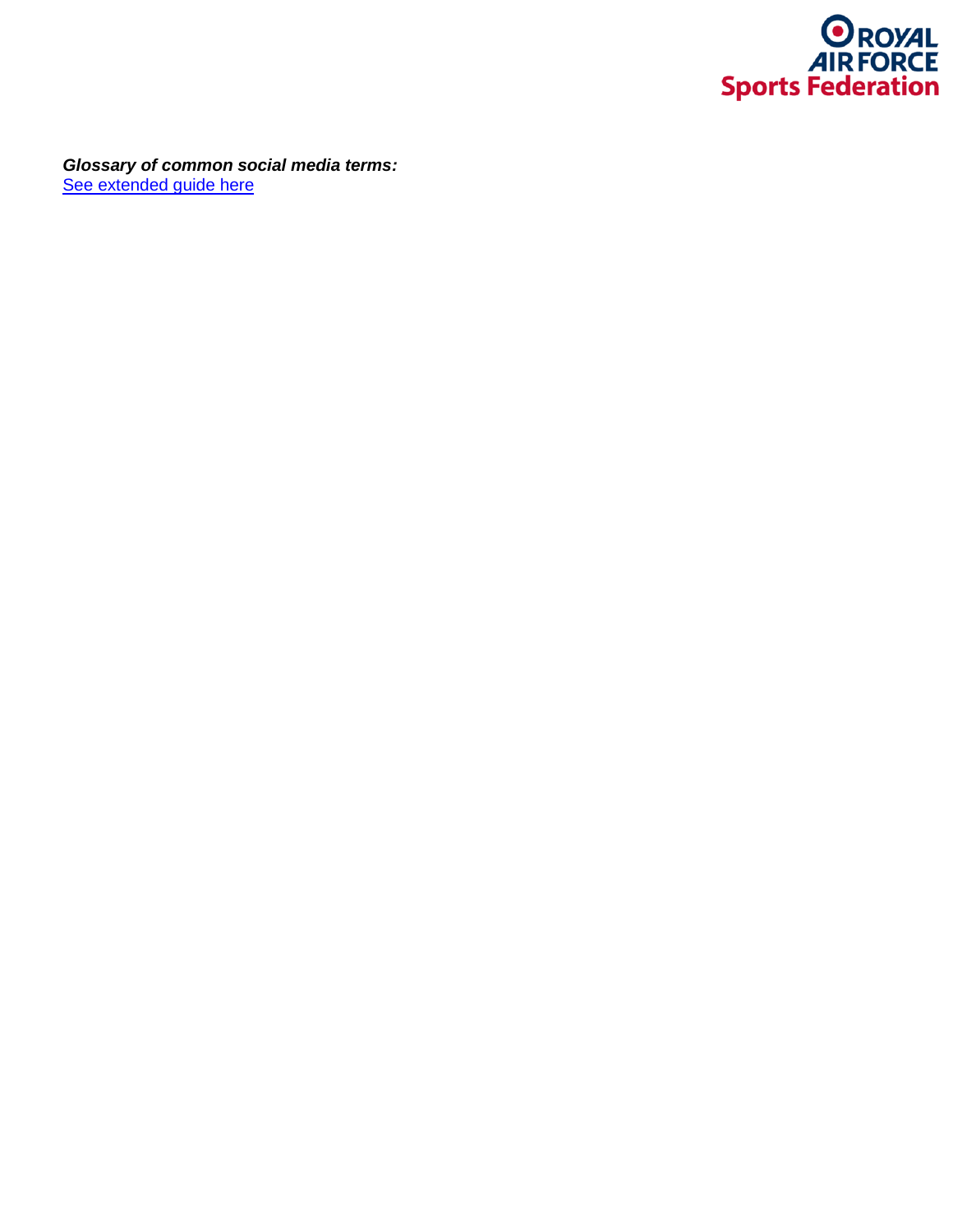

| Term (A-Z)                         | <b>Definition</b>                                                                                                                                                                                                                                                                                                                                                                                      |
|------------------------------------|--------------------------------------------------------------------------------------------------------------------------------------------------------------------------------------------------------------------------------------------------------------------------------------------------------------------------------------------------------------------------------------------------------|
| Advertising /<br>sponsored updates | It is possible to pay for an advert or promoted updated on<br>social media platforms as a form of advertising. However,<br>this feature is generally used by commercial organisations<br>or for high-profile awareness-raising campaigns. We don't<br>foresee a need for associations to take out any paid<br>advertising on social media and would recommend against<br>it, without further training. |
| Analytics                          | The process of gathering data about your social media<br>activity, (eg. number of followers/users reached/clicks on<br>links/shares etc). This data can be analysed and used to<br>indicate what is working and what isn't with regards to your<br>social media strategy. See page X for more information.                                                                                             |
| DM / PM                            | If someone has DM'd pr PM'd you, they have sent you a<br>'direct/private message' via the platform.                                                                                                                                                                                                                                                                                                    |
| Follower / fan                     | A follower or fan is a user that has subscribed to receiving<br>updates from you on their social media platforms. They do<br>this by 'following' your profile page. You can also 'follow'<br>other organisations or individuals to see their updates.                                                                                                                                                  |
| Hashtag                            | A hashtag is a phrase or keyword that is preceded by a<br>hashtag symbol (#), that turns the phrase or keyword into a<br>searchable link. If used correctly, hashtags allow you to tap<br>into conversations about specific subjects, meaning you<br>reach many more users, not just those who follow you. See<br>page X for more information.                                                         |
| Handle / username                  | Whilst Facebook uses a person's name to identify users,<br>Twitter and Instagram use handles / usernames. Handles /<br>usernames start with an @ sign and should be kept as short<br>as possible (Twitter limits its handles to 15 characters).<br>Users can still have a 'display name', which can be longer.                                                                                         |
| Liking / favourite                 | Liking (Facebook) or favourting (Twitter/Instagram) is a<br>quick way to indicate that they like, support or acknowledge<br>an update, without leaving a comment.                                                                                                                                                                                                                                      |
| Newsfeed / timeline                | A newsfeed is a stream of the most recent updates from the<br>people or organisations you follow. The Twitter newsfeed<br>also includes a selection of updates from users that you<br>may not follow, but whose updates have been favourited or<br>replied to by someone you do follow.                                                                                                                |
| Newsjacking                        | Capitalising on popular (trending) topics by posting relevant<br>updates during the period of peak interest, using essential<br>keywords and hashtags. See page $X$ for more information.                                                                                                                                                                                                              |
| Reach                              | Refers to the number of users that have seen or potentially<br>seen your update. Your reach increases each time an<br>update is shared.                                                                                                                                                                                                                                                                |
| Tag / tagging /<br>mention         | If you tag or mention someone in an update, it means you<br>have specifically mentioned their name or handle/username<br>in your update. This triggers a notification alerting them to<br>the fact you have tagged them. See page $X$ for more<br>information.                                                                                                                                         |
| Trending                           | Trending is another term for 'popular'. If a topic is 'trending<br>on Twitter', it means multiple users are all discussing the<br>same topic at the same time.                                                                                                                                                                                                                                         |